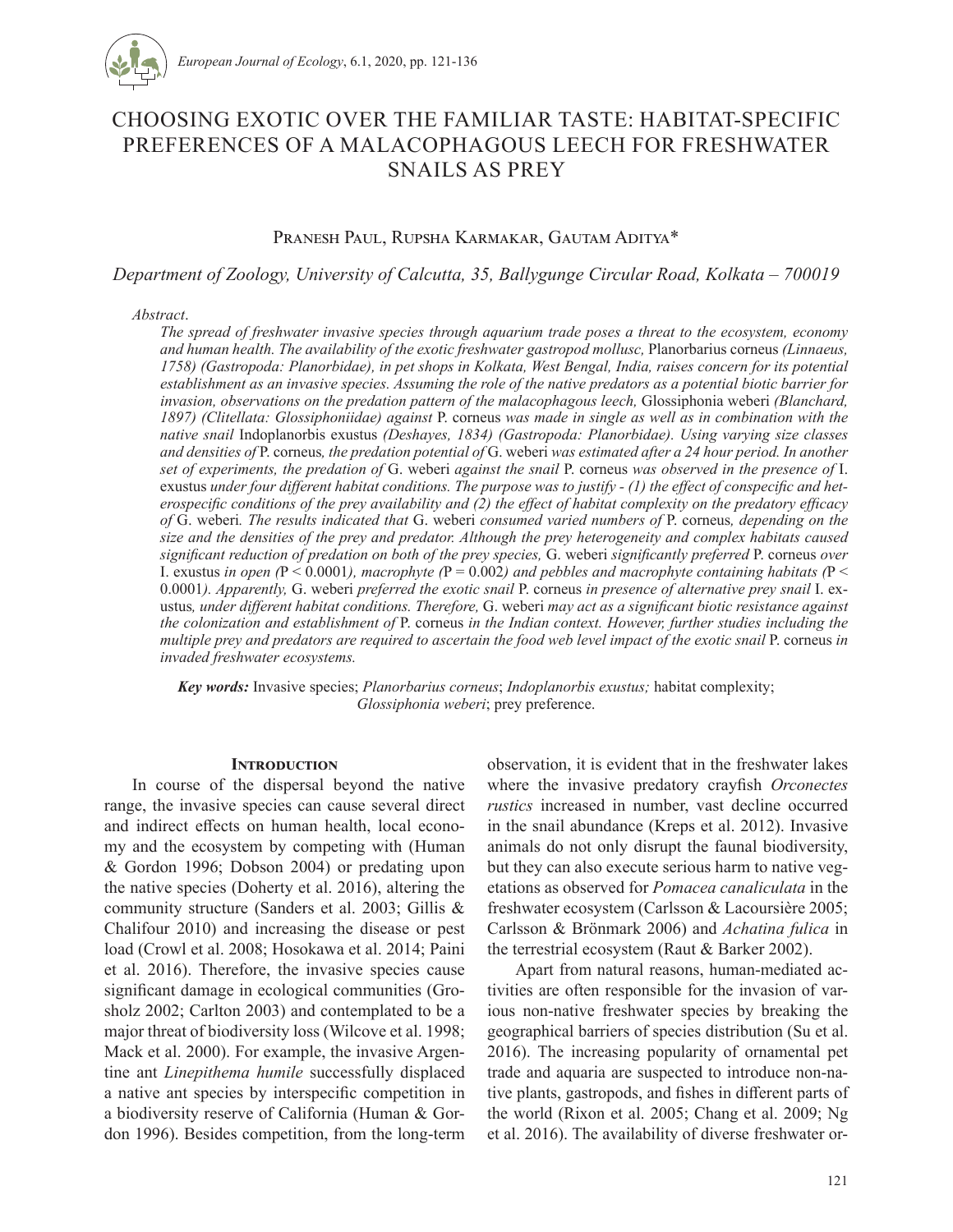namental gastropods and bivalves in the pet shops as well as non-ornamental species present as fish food or hitchhikers, indicate a high risk of the spread, colonization and establishment of invasive species through aquarium trade (Ng et al. 2016). Once established, the invasive species may displace the native snails and subsequently become abundant in the benthic communities, as observed for the snail *Tarebia granifera*, a freshwater snail introduced in South Africa (Miranda et al. 2011; Miranda & Perissinotto 2014a, b). Although many aquatic snails feed primarily on detritus, algae and microscopic organisms, some groups of snails consumed fresh hydrophytes which can cause damages to the agricultural or economically beneficial plants (Estebenet 1995). For instance, *Pomacea* spp. were introduced from South America to the Southeast Asian countries as a potential protein source that escaped from aquaculture, and due to their high fecundity and quick growth these species established in natural habitats and turned into agricultural pests of rice fields and wetland floral vegetations (Cowie 2002; Carlsson & Lacoursiere 2005; Kwong et al. 2008).

The freshwater gastropod *Planorbarius corneus* (Linnaeus, 1758) (Gastropoda: Planorbidae) is a much-admired ornamental snail (Seddon & Van Damme 2011) and is commonly known as "the great ramshorn snail" among the aquarium enthusiasts. One of the interesting features that the planorbid snails possess is the presence of hemoglobin molecules in their hemolymph (Lieb et al. 2006). Because of the high hemoglobin content in the hemolymph of the snail *P. corneus*, they appear reddish to brown which makes this snail as an interesting aquarium pet. The snail *P. corneus* is generally found all over the European countries (Wesselingh et al. 1999; Seddon & Van Damme 2011) and is sold as an ornamental snail in different parts of the world (Duggan 2010; Zhao 2013). In Kolkata, India, the gastropod *P. corneus* is sold in the aquarium pet shops and markets without any legal restriction or precautions (Parveen et al. 2019). Previous studies indicated that high fecundity (Costil & Daguzan 1995a, b), rapid growth (Zotin 2018) and long life span (Berrie 1963) can facilitate the establishment of the exotic snail *P. corneus* in the freshwater habitats if released from such aquaria. Despite the small body size, *P. corneus* is a matter of great concern to the native ecosystem health, similar to other non-native gastropods as introduced before.

The establishment of the non-native species beyond their original geographic range depends on several biotic and physical factors. For instance, the chances of the establishment of invading species in a newer habitat can be reduced considerably by the native predator assemblages (Baltz & Moyle 1993). In the Indian context, the malacophagous leeches and hemipteran insects are considered as effective predators of different native and exotic snails (Aditya & Raut 2001, 2002a, b, c, 2004, 2005). Thus, in the present study, we employed the leech, *Glossiphonia weberi* (Blanchard, 1897) (Clitellata: Glossiphoniidae) as a potential native predator against the exotic snail *P. corneus*. The diet of glossiphoniid leeches largely consists of chironomid larvae, oligochaetes and snails (Young & Ironmonger 1980; Raut & Nandi 1984; Wilken & Appleton 1991; Davies et al. 1997; Kutschera 2003; Krupski et al. 2018). In laboratory observations, *G. weberi* exhibited a preference for the non-operculate snails against the operculate snails found in the freshwater communities of West Bengal, India (Aditya & Raut 2005). A non-operculate snail *Indoplanorbis exustus* (Deshayes, 1834) (Gastropoda: Planorbidae), which is passably morphologically similar to the non-native snail *P. corneus*, was considered as an alternative prey. The native planorbid snail, *I. exustus* is common in different parts of India, including West Bengal, bearing significance in helminth disease transmission (Malek & Cheng 1974; Biswas 1991; Sangwan et al. 2016) as well as multifunctional roles in the maintenance of the community structure functions (Raut 1981). Therefore, it would be appealing to study how native predatory *G. weberi* interact with non-native *P. corneus* prey when presented with native *I. exustus* prey in the same habitat.

Along with the biotic factors, physical factors also influence the prey-predator interaction. Among the physical factors, the physical arrangement of different habitat elements may vary between different habitats and create many microhabitats, which imply a significant influence on faunal composition and interactions between the prey and predators (Beukers & Jones 1997; Grabowski 2004). Both the predator and the prey can benefit from the complexity of the habitat condition. The aquatic vegetation, pebbles, sediments or detritus can help the prey to refuge from the attack of predators and thus result in a decrease of predation rate. For example, the leaves of sea-grass protect the small fishes and shellfishes from the attack of predators (Stoner 1982; Harris et al. 2004). The predator can also be benefited from the complex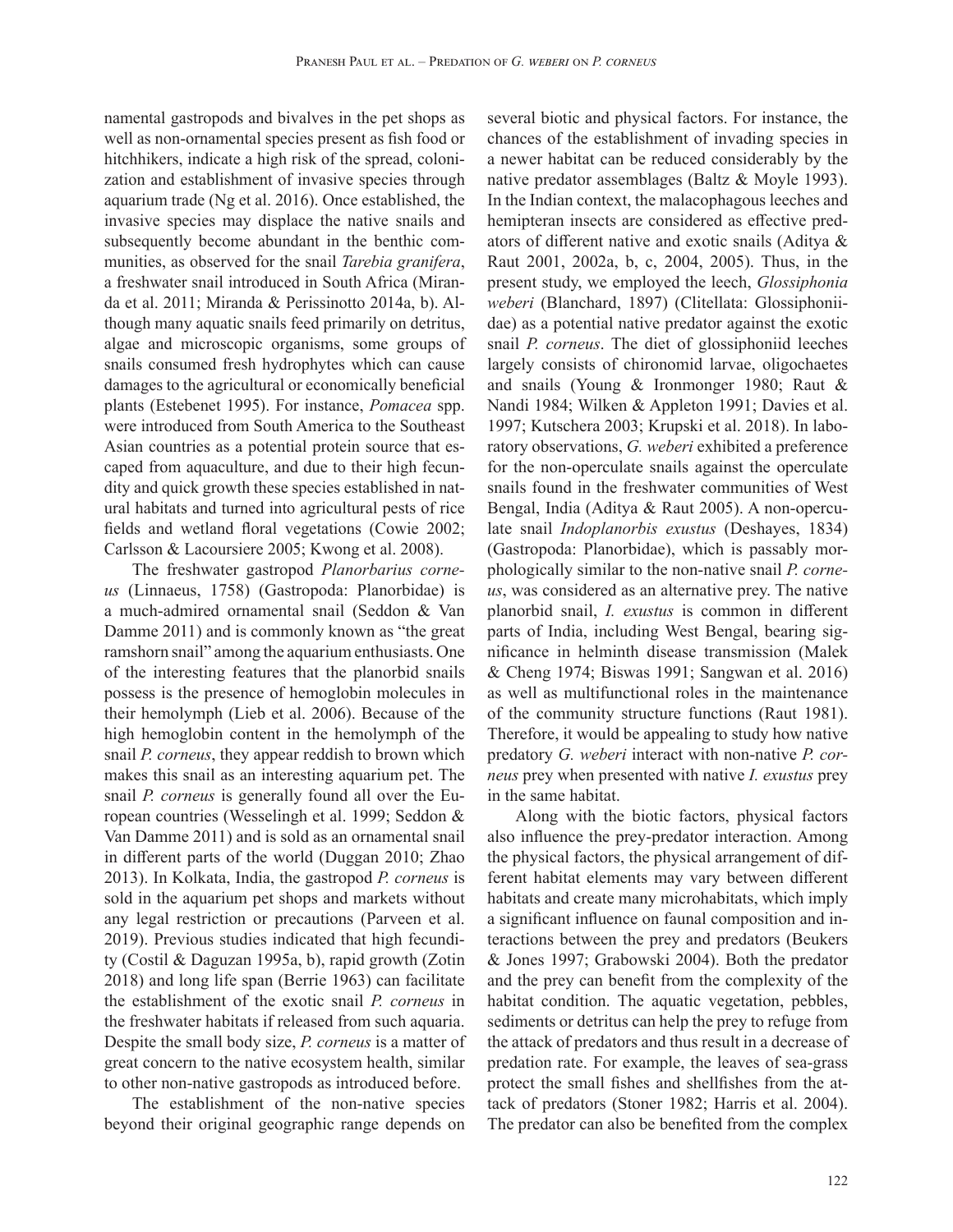structure of habitats as the complexity can obstruct the movement or reduce the visual field of the prey (Rilov et al. 2007). The structural complexity of the habitat allows the predator to choose an attacking position that is otherwise impossible in simple habitats (Giller & McNeill 1981). As an extension to these observations, in the present instance, the habitat conditions and alternative prey were considered as the factors influencing the predation pattern of the leech *G. weberi*. The purpose of the experiments was to evaluate the prospective role of the leech *G. weberi* in population regulation of the exotic snail *P. corneus*. The choice of the predator *G. weberi* between native and exotic snails was judged through its quest for the prey in the background of complex habitat conditions. The results are expected to provide an insight into the prey selection pattern of the malacophagous leech and highlight its potential as a biological barrier to the colonization and establishment of the snail *P. corneus*.

# **Materials and Methods The Predator**

The malacophagous leech *G. weberi* (*GWE*), used in this study as a predator were collected from the pond in the Ballygunge Science College campus, University of Calcutta, Kolkata, India throughout the experiment. The pond in reference was a perennial water body with characteristic dominance of *Alternanthera philoxeroides, Jussiaea repens* and *Pistia stratiotes* in succession throughout the year with the presence of sparse numbers of *Lemna minor, Wolffia globosa,* and *Spirodella* sp*.* Along with the occasional removal of the vegetation, the fluctuation of the water levels over the seasons in a year, results in the variable number of macroinvertebrate species and the fish in the concerned pond. The freshwater snails including *I. exustus*, various predatory and non-predatory Hemiptera, larval and adult Coleoptera, larval Odonata and Ephemeroptera among insects, crustaceans and Oligochaeta are common macroinvertebrates observed with few species of small indigenous fish species. The leeches were picked from decaying submerged leaves by using soft brushes and transferred to glass aquaria  $\left(\frac{15}{15}\right)$  = 15 cm dimension of a glass aquarium). The leeches were maintained in tap water in the laboratory and fed with snails *ad libitum* until they were used in experiments. The snails *Lymanea luteola* (4–8 mm in shell length) (Raut and Nandi 1984) were provided as food for the rearing of the leeches at a density of 25 per aquarium. During rearing in the laboratory, the water of the glass aquaria was changed daily and the shells of dead snails, remains of dead snails and dead leeches (if any) were removed to maintain the water quality. The length of the leeches was measured using a vernier caliper (Insize, Brazil) to the nearest 0.1 mm at their resting condition and leeches belonging to the size class 8–9 mm were selected for the experiment as this was the most abundant size class in the collections. Before their use in the experiment, the leeches were fed with snails to satiation and then kept in starvation for 24 hours.

## **The Prey**

The non-native snail *P. corneus* (*PCO*) was brought from a local pet market in Kolkata, India, as and when required for the experiment. The culture of *P. corneus* was maintained at a density of 20 per l of water, with lettuce as the food resource in plastic tubs  $(32\times26\times10$ cm, Tarsons, India), filled with at least 5 liters of tap water. As a result of continued breeding in the laboratory as well as the collection of the snails from the pet market a heterogeneous population of different size classes was obtained and further reared in the laboratory. Another prey, *I. exustus* (*IEX*) was collected using a sampling net of 200μm mesh size and brought to the laboratory from ponds present around Kolkata, West Bengal, India and maintained in laboratory conditions in glass aquarium at a density of 20 per 1 in a plastic tub  $(32\times26\times10$ cm, Tarsons, India), filled with at least 5 liters of water, as and when required for the experiments. Until their use in the experiment, they were fed with lettuce *ad libitum* and the water of aquaria was changed at regular intervals to remove fecal matter and unconsumed food. For both the prey snails, the segregation based on the size classes was made prior to their use in the experiments.

## **Experimental Design**

**Experiment I:** The first experiment was performed to find out the predatory potential of *G. weberi* on *P. corneus*. The snails were divided into three separate groups (2–4 mm, 5–7 mm, and 8–10 mm) based on shell diameter. For all size classes, three different prey densities were created, i.e.  $n = 5$ , 10, 20 snails per group. The snails were placed in plastic containers having a volume of 2000 ml. In every type of containers with different prey densities, different numbers of predatory leeches were introduced, i.e.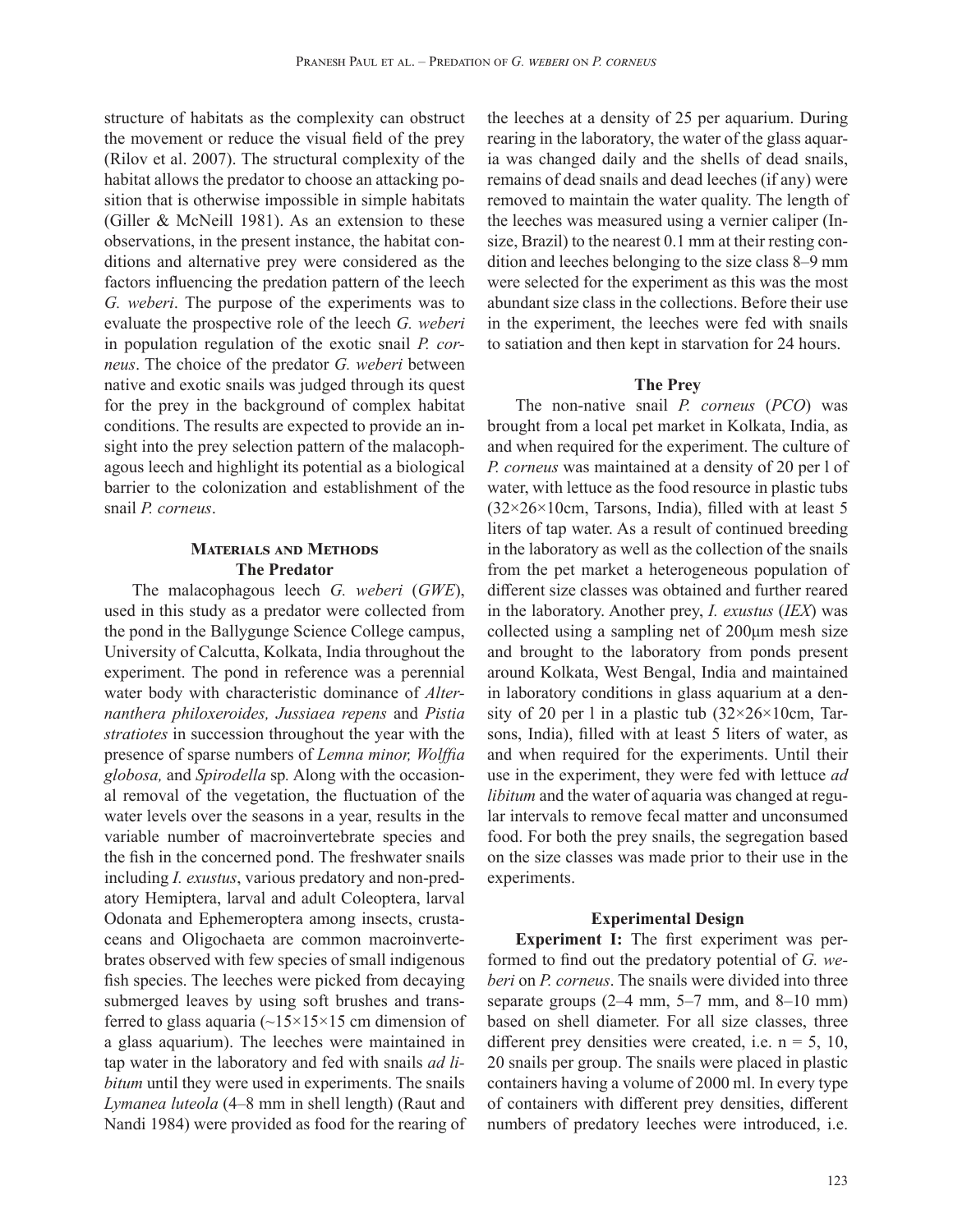$n = 1$ , 2 and 4, to quantify the effect of predator density on prey consumption. This experiment was replicated for 48 times.

**Experiment II:** In this experiment, the predatory potential of *G. weberi* was observed under two different conditions, heterospecific prey species combination and habitat structural complexity. Based on prey consumption, the preference for a particular prey species by *G. weberi* was judged under these conditions. For this experiment, we used three combinations of prey, i.e. *P. corneus*: *I. exustus* = 5:5, 10:0 and 0:10. In the first combination, 5 individuals of both prey species were added, i.e. the heterospecific condition, and in the last two combinations, i.e. conspecific condition of prey, 10 individuals of only one prey species were added in the plastic containers having the capacity of 2000ml. For this experiment, the selected size class was 5–7 mm for both prey species, and one individual of *G. weberi* was added in all experimental containers. To determine the effect of the structural complexity of habitats on the predation rate of *G. weberi*, four different types of habitat were created:

**a) Open (***O***):** This habitat type had no structural complexity as the plastic containers held only water.

**b) Macrophyte complexity (***M***):** In this habitat type, five leaves of *Vallisneria spiralis* were added vertically to the water surface to add more complexity than open habitat.

**c) Pebbles complexity (***P***):** Different sizes of pebbles (5–15 mm) were spread as a monolayer in the bottom of the plastic container without changing the water volume.

**d) Macrophyte and pebbles complexity (***MP***):**  Both pebbles and leaves of *V. spiralis* were added to create a more complex habitat.

The second experiment was repeated for 50 times. All experiments were carried out in the temperature  $25 \pm 1^{\circ}$  C, and photoperiod of 16:8 hours. The numbers of prey consumed in all replicates were noted at the end of 24 hours. The continued availability of the prey snails and the collection of the leeches ensured that a predator or prey was used only once in a trial in compliance with the norms of replication (Hurlbert 1984).

#### **Data Analysis**

To ascertain if different prey and predator density influenced the consumption rate of *G. weberi* on *P. corneus*, a univariate analysis of variance (ANO- VA) followed by Fisher least significant difference (LSD) tests (Zar 1999) were applied. The data was initially subjected to the assessment of homogeneity of variance using Levene's test. If required, a  $log(x+1)$  transformation was made for the data and further Levene's test of homogeneity of variance and Welch's robust test of equality of means were applied to judge the compliance of the data for the application of ANOVA. Descriptive statistics were calculated for all experimental combinations to find out the mean predation rate/24 hours. To justify the effects of habitat complexity and the species heterogeneity on the predation rate of *G. weberi* on both *P. corneus* and *I. exustus*, a logistic regression was used. Assuming a generalized linear model (GLM) the data on the prey consumption under prey conditions and habitat complexity were subjected to the binomial generalized linear model with logit link. In this form of logistic regression, the prey consumption in the response variable (y) and the explanatory variables and are the prey condition,  $x_1$  (heterospecific or conspecific) and the habitat complexity  $(x_2)$ , taking the equation to the form of: Prey consumed (y) =  $1/(1 + \exp(-\frac{1}{a})$  $+ b1x1 + b2x2)$ ), with a as intercept and b as slope. The data on consumption was weighted so that the data takes the form of a proportion with the underlying assumption that the response variable 'prey consumption' follows a binomial (n, p) distribution with n being the replicates for each of the linear combination (p) of the explanatory variables (prey condition and the habitat conditions). A logit link was used and the model parameters were deduced through maximum likelihood using the software XLSTAT (Addinsoft 2010). For each value of estimated parameters the significance was justified through a Chi square value. The assessment was made for *P. corneus* and *I. exustus* as prey, separately.

Further, to determine if any significant prey preference or avoidance exists, the numbers of *P. corneus* and *I. exustus* consumed by *G. weberi* were analyzed for the index of selectivity (Chesson 1978). The following equation was used to calculate the selectivity index:

$$
\alpha_i = \frac{c_i}{n_i} / \sum_{1}^{n} \frac{c_j}{n_j}
$$

Where,  $α<sub>i</sub>$  = selectivity index for *P. corneus* or *I. exustus,*  $c_i$  = number of *P. corneus* or *I. exustus* consumed,  $n_i$  = abundance of *P. corneus* or *I. exustus*,  $c_i$  = total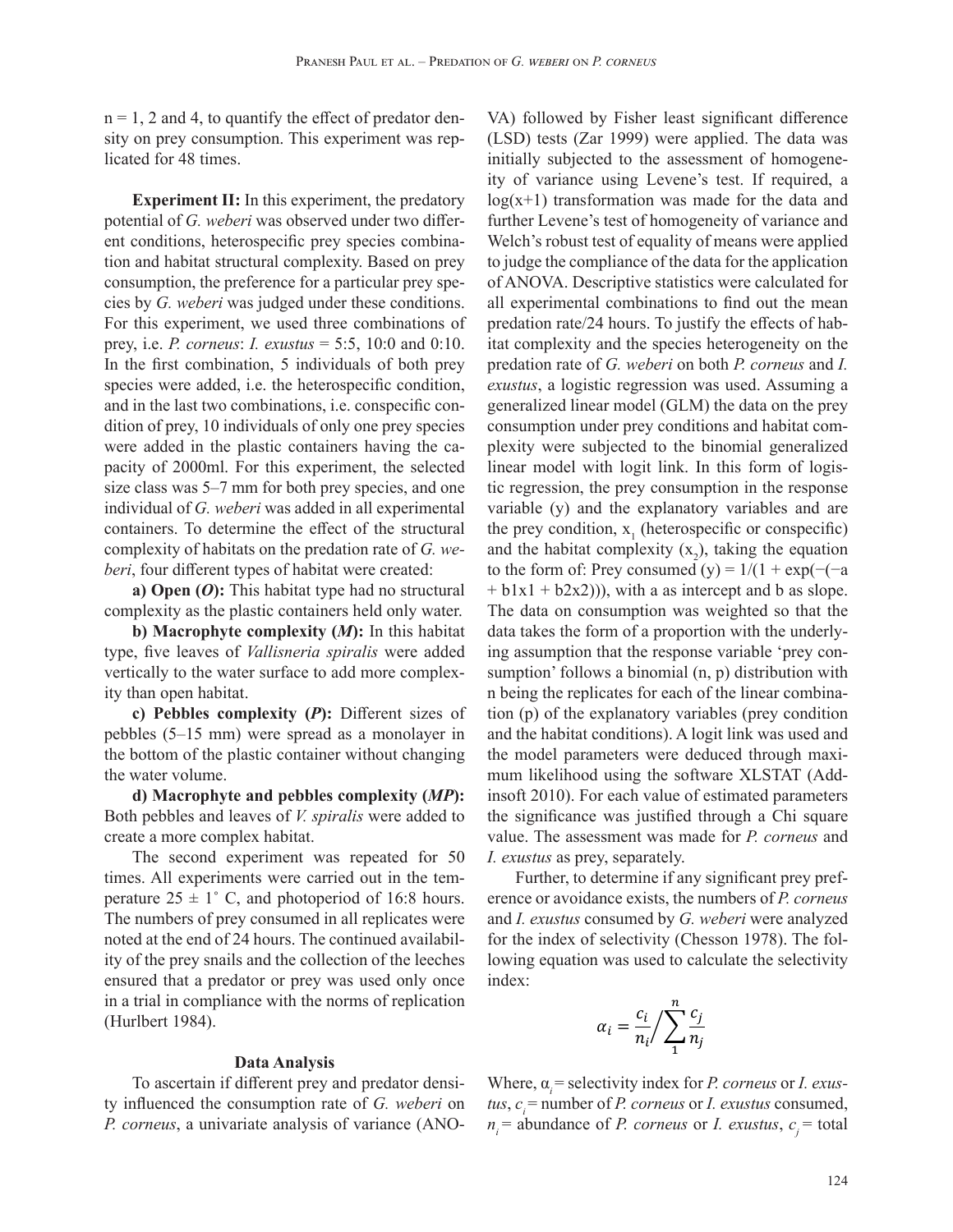number of prey consumed and  $n_i$  = abundance of total prey in the experimental setup. The final values of the selectivity index (*Si*) for the respective prey species were standardized between the ranges 0-1 by the following equation (Rehage et al. 2005):

$$
S_i = \alpha_i / \sum \alpha_i
$$

In this experiment, as the number of prey species is two, values of *Si* lower than 0.5 indicate relative avoidance and greater than 0.5 indicate a relative preference by the predator. One sample t-test at the alpha  $= 0.05$  level was applied to determine if the *Si* value significantly differs from 0.5. ANOVA and t-tests were conducted using a licensed copy of *XL-*STAT version 2010.04.02 (Addinsoft 2010) and SPSS ver 16.

#### **Results**

**Experiment I.** The observed predation pattern of *G. weberi* remained similar on *P. corneus* as on the other snails (Aditya & Raut 2005) (Figure 1a-d). The consumption of *P. corneus* by malacophagous *G. weberi* varied from  $0.250 \pm 0.063$  (mean  $\pm$  SE) to  $1.937 \pm 0.137$  with the changing density of prey and predators and size classes of prey (Table 1). The result of ANOVA (Table 2) exhibits that predator density, prey density and prey size have a significant effect (alpha at 5%) on the prey consumption by *G. weberi* ( $N = 1296$  observations; 3 levels of predator density, 3 levels of prey density, 3 levels of prey size classes =  $27*$  48 replicates for each combination). To assess the homogeneity of variance, Levene's test was applied to the data on the snail prey consumed. Since the Levene's test ( $W = 5.939$ , df  $= 26,1269; P < 0.001$  remained significant, the data on prey consumption were  $log(x + 1)$  transformed and further Levene's test was performed along with the Welch's robust test for the equality of means. The tests were carried out in SPSS ver. 16 software and in each instance a single explanatory variable was considered. The log-transformed data complied with the norms of homogeneity of variance for the predator density (Levene's test, *W = 0.586, df = 2, 1293; P =*  0.205) and prey density (Levene's test,  $W = 0.732$ , *df = 2, 1293; P = 0.481*) as explanatory variables but not with the prey size (Levene's test, *W = 19.358, df = 2, 1293; P <0.001*). In all instances, the Welch's robust test of equality of means remained significant (for predator density, Welch test *(T) = 94.013;*   $df = 2,857.85$ ;  $P \le 0.0001$ ; for prey density, Welch



**Figure 1 (a-d)**. The predatory behavior of the malacophagous leech, *G. weberi* on the exotic snail, *P. corneus* [(a) *G. weberi* waited for the prey and moved the anterior tip to different directions, (b) the leech attached the anterior sucker to the shell of *P. corneus*, (c) after repeated attempts, *G. weberi* succeed to capture the soft body part of *P. corneus* and (d) *G. weberi* fed on the captured prey until only the shell remained], (e) predation of *G. weberi* on dispersed *I. exustus* on the pebbles habitat and (f) consumption of *I. exustus*.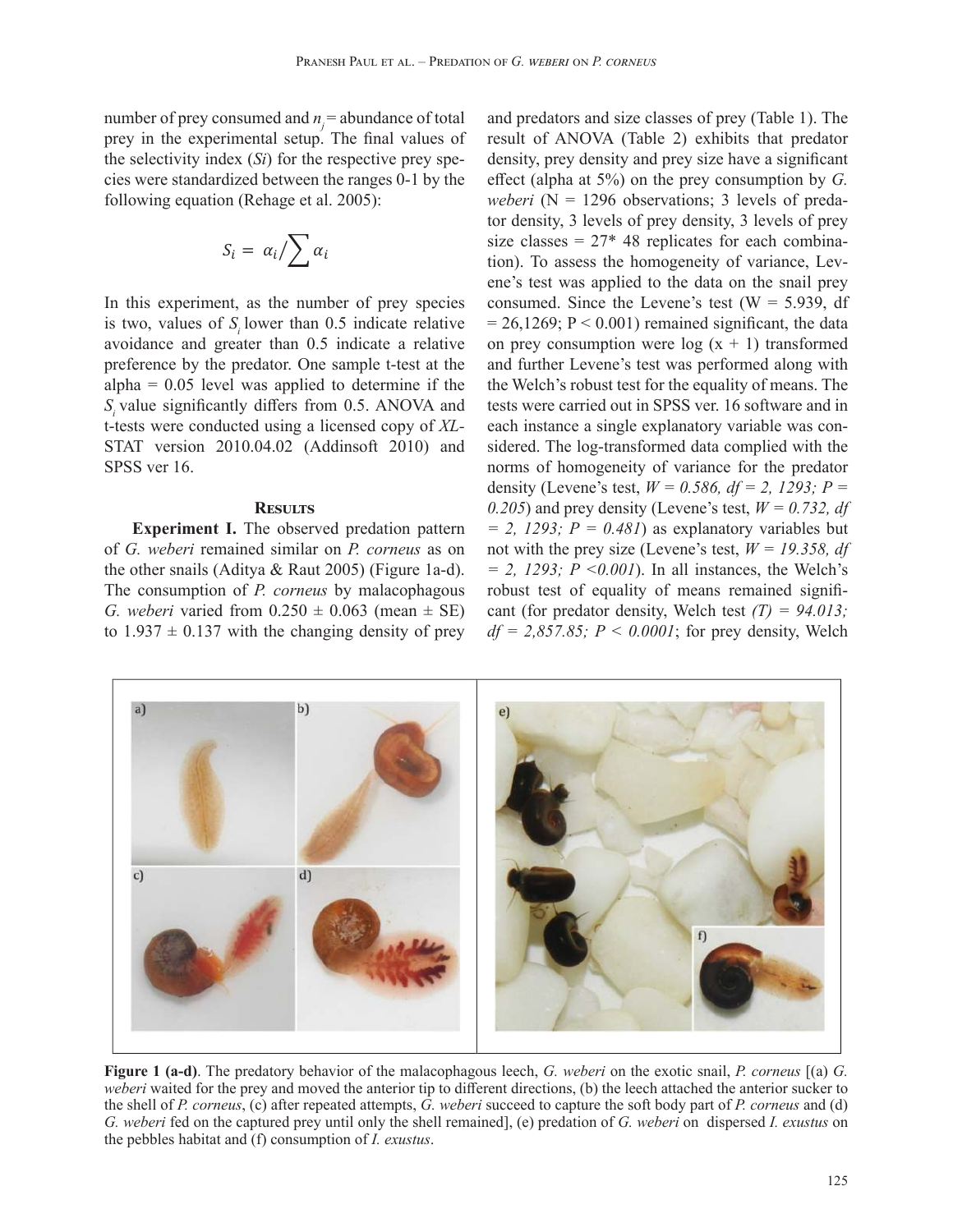| Size class of   | Prey density<br>(PCO) | <b>Predator density (GWE)</b> |                   |                   |  |
|-----------------|-----------------------|-------------------------------|-------------------|-------------------|--|
| PCO             |                       | $n = 1$                       | $n = 2$           | $n = 4$           |  |
|                 | $n = 5$               | $0 - 3$                       | $0 - 3$           | $0 - 4$           |  |
| $2-4$ mm<br>(A) |                       | $0.812 \pm 0.117$             | $1.083 \pm 0.114$ | $1.541 \pm 0.115$ |  |
|                 | $n = 10$              | $0 - 2$                       | $0 - 3$           | $0 - 4$           |  |
|                 |                       | $0.916 \pm 0.093$             | $1.291 \pm 0.126$ | $1.770 \pm 0.149$ |  |
|                 | $n = 20$              | $0 - 3$                       | $0 - 3$           | $0 - 4$           |  |
|                 |                       | $0.979 \pm 0.081$             | $1.416 \pm 0.122$ | $1.937 \pm 0.137$ |  |
|                 | $n = 5$               | $0-1$                         | $0 - 3$           | $0 - 3$           |  |
|                 |                       | $0.562 \pm 0.072$             | $1.041 \pm 0.129$ | $1.187 \pm 0.113$ |  |
| $5-7$ mm        | $n=10$                | $0 - 2$                       | $0 - 3$           | $0 - 4$           |  |
| <b>(B)</b>      |                       | $0.562 \pm 0.078$             | $1.291 \pm 0.111$ | $1.625 \pm 0.147$ |  |
|                 | $n = 20$              | $0 - 2$                       | $0 - 2$           | $0 - 4$           |  |
|                 |                       | $0.541 \pm 0.083$             | $0.750 \pm 0.096$ | $1.333 \pm 0.146$ |  |
|                 | $n = 5$               | $0 - 1$                       | $0 - 2$           | $0 - 3$           |  |
|                 |                       | $0.250 \pm 0.063$             | $0.395 \pm 0.082$ | $1.125 \pm 0.121$ |  |
| $8-10$ mm       | $n = 10$              | $0 - 1$                       | $0 - 2$           | $0 - 4$           |  |
| (C)             |                       | $0.354 \pm 0.069$             | $0.416 \pm 0.083$ | $1.166 \pm 0.123$ |  |
|                 | $n = 20$              | $0 - 2$                       | $0 - 2$           | $0 - 3$           |  |
|                 |                       | $0.520 \pm 0.078$             | $0.604 \pm 0.082$ | $1.020 \pm 0.141$ |  |

Table 1: The prey consumption (mean ± SE) by the malacophagous leech *G. weberi* (GWE) in different relative numbers, at the end of 24 hour period, on the different density levels and size classes of the exotic snail *P. corneus.*

test *(T) = 3.323; df = 2, 861.864; P < 0.04;* for prey size, Welch test *(T) = 73.912; df = 2, 861.185; P < 0.001*) supporting that the mean values were different among the different levels of the explanatory variables. The log transformed data did reduce the extent of heterogeneity, as reflected through the Levene's test value (*W = 3.507; df = 26,1269, P < 0.0001*). Thus the univariate ANOVA was carried out with the log (x+1) transformed data followed by Fisher's least significant difference (LSD) as a post hoc comparison (Table 2). The mean consumption rates clearly indicate that the predation in all instances significantly decreases (*F =103.15, df = 2,1289 P < 0.0001*) as the prey increases in size (Table 2). Based on the F-value, it was apparent that the predator density bears a greater effect on the prey consumption, perhaps an indication of the predator interference, with the per capita consumption being higher at lower density. The trend remained the same for irrespective of prey density. The result of Fisher's LSD test (Table 2) showed that all parameters have significant influences on predation rate except between prey density ten and twenty. Even though prey density had a significant effect on predation, no common trend in consumption rates with increasing density was followed in half of the cases, and in the rest, predation rates increased with increasing prey density. The mean consumption on *P. corneus* increased with predator density (Table 1), but the consumption/predator was negatively linked with density of predators, i.e., the prey consumption decreased with the increasing predator density at all levels of prey density except for the largest prey size class (Figure 2). Such variations can arise as a result of predator interference in case of high predator density, and the predator satiation for the large prey size.

**Experiment II.** The predation rate of *G. weberi* on both *P. corneus* and *I. exustus* changed with habitat complexity and prey heterogeneity from  $0.18 \pm$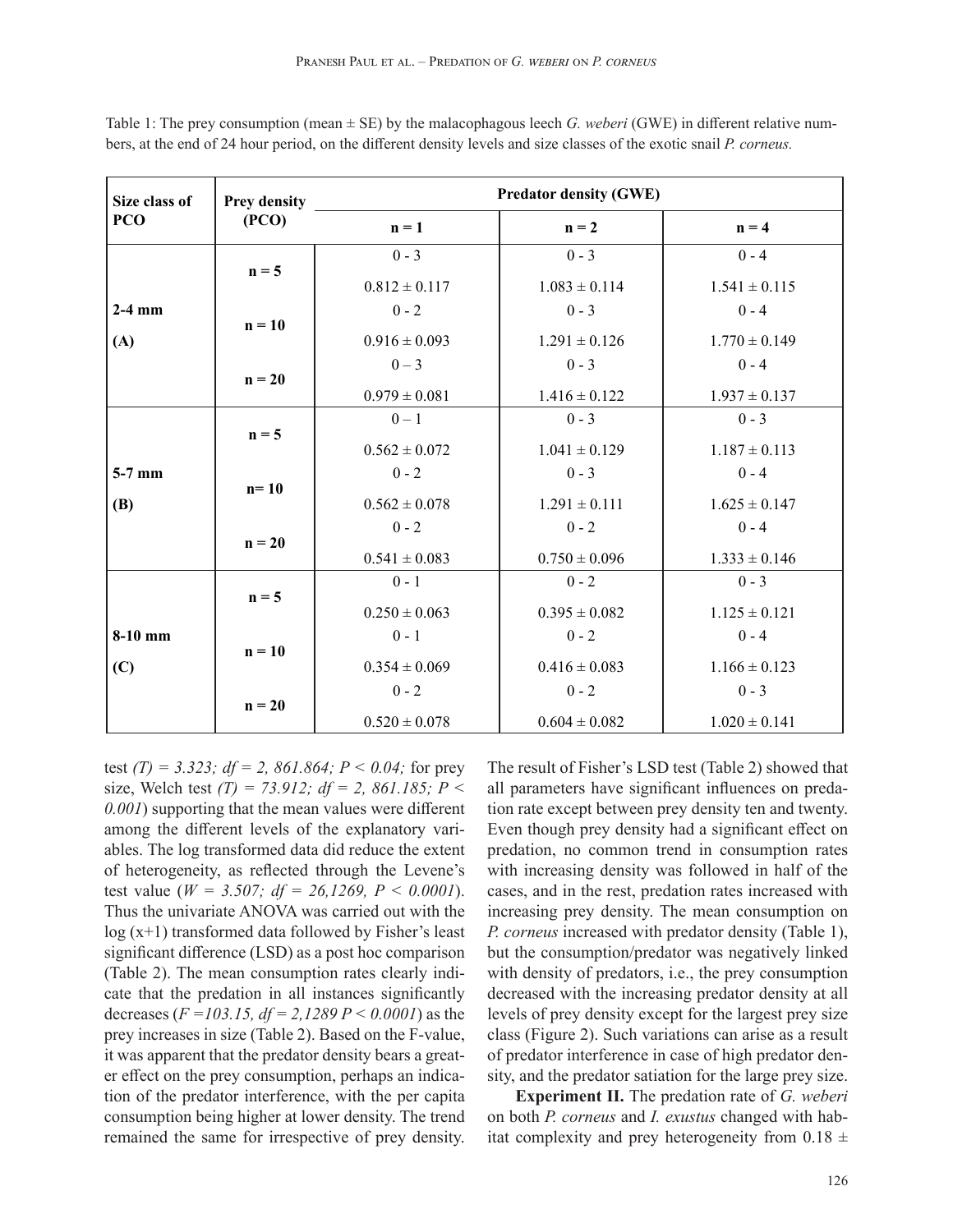Table 2: The results of the univariate ANOVA and the post hoc Fisher's least significant difference (LSD) on the *P. corneus* consumption (log transformed data) by the malacophagous leech *G. weberi* using the predator density, prey density and the prey size as the explanatory variables. The values in bold indicate significant difference at least at P < 0.05 level. For prey size, A represents  $2 - 4$  mm of shell diameter, B represents  $5 - 7$  mm, and C represents  $8 - 10$  mm shell diameter of the snails.

| <b>Source</b>    | SS     | DF                            | MS    | F       |
|------------------|--------|-------------------------------|-------|---------|
| Predator density | 6.176  | $\mathfrak{D}_{\mathfrak{p}}$ | 3.088 | 103.154 |
| Prey density     | 0.252  | $\mathfrak{D}$                |       | 4.217   |
| Prey size        | 4.951  | $\mathcal{L}$                 | 2.475 | 82.691  |
| Error            | 38.586 | 1289                          | 0.030 |         |
| Total            | 49.964 | 1295                          |       |         |

|                  | Contrast       | <b>Difference</b> | <b>Standardized</b><br>difference | <b>Critical value</b> | $Pr$ > Diff  |
|------------------|----------------|-------------------|-----------------------------------|-----------------------|--------------|
| Predator density | Four vs One    | 0.168             | 14.270                            | 1.962                 | ${}< 0.0001$ |
|                  | Four vs Two    | 0.101             | 8.553                             | 1.962                 | ${}< 0.0001$ |
|                  | Two vs One     | 0.067             | 5.717                             | 1.962                 | ${}< 0.0001$ |
| Prey density     | Ten vs Five    | 0.032             | 2.726                             | 1.962                 | 0.006        |
|                  | Ten vs Twenty  | 0.006             | 0.497                             | 1.962                 | 0.619        |
|                  | Twenty vs Five | 0.026             | 2.229                             | 1.962                 | 0.026        |
| Prey size        | A vs C         | 0.151             | 12.852                            | 1.962                 | ${}< 0.0001$ |
|                  | A vs B         | 0.071             | 6.032                             | 1.962                 | ${}< 0.0001$ |
|                  | <b>B</b> vs C  | 0.080             | 6.820                             | 1.962                 | ${}< 0.0001$ |

0.054 (mean  $\pm$  SE) to 0.52  $\pm$  0.086 for *P. corneus* and from  $0.04 \pm 0.059$  to  $0.3 \pm 0.071$  for *I. exustus* over the period of 24 hours (Figure 3) (for each prey species  $N = 400$  observations; 2 levels of prey condition/ heterogeneity, 4 levels of habitat complexity =  $8 * 50$ replicates for each combination). Although the consumption rate on *P. corneus* fluctuated among different conditions, the model parameters of the logistic regression [for *P. corneus*: prey consumed  $(y) = 1$  /  $(1 + \exp(-(5.78 + 0.11*)$  rey condition  $-0.16*$  habitat complexity)))] indicated that no significant difference is observed due to prey condition i.e. the heterogeneity of prey and habitat complexity (intercept,  $a =$   $-5.782 \pm 0.341$ SE; Wald  $\chi$ 2 = 287.929; P < 0.0001; prey condition,  $b_1 = 0.111 \pm 0.178$ SE; Wald  $\chi$ 2 = 0.386;  $P = 0.534$ ; not significant; habitat complexity,  $b_2 = -0.156 \pm 0.08$ ; P = 0.052; not significant). In contrast, the prey condition changed the predation on the *I. exustus* as indicated by the logistic regression [for *I. exustus,* (y) prey consumed =  $1/(1 + \exp(-\frac{1}{2})$  $(-5.1 - 0.764$  prey condition + 0.07\*Habitat)))] with the model parameters of the equation showing significant contribution of the prey condition (intercept,  $a =$  $-5.1 \pm 0.468$ SE; Wald  $\chi$ 2 = 118.861; P < 0.0001; prey condition,  $b_1 = 0.764 \pm 0.265SE$ ; Wald  $\chi$ 2 = 8.339; P < 0.0001; habitat complexity,  $b_2 = -0.073 \pm 0.111$ ;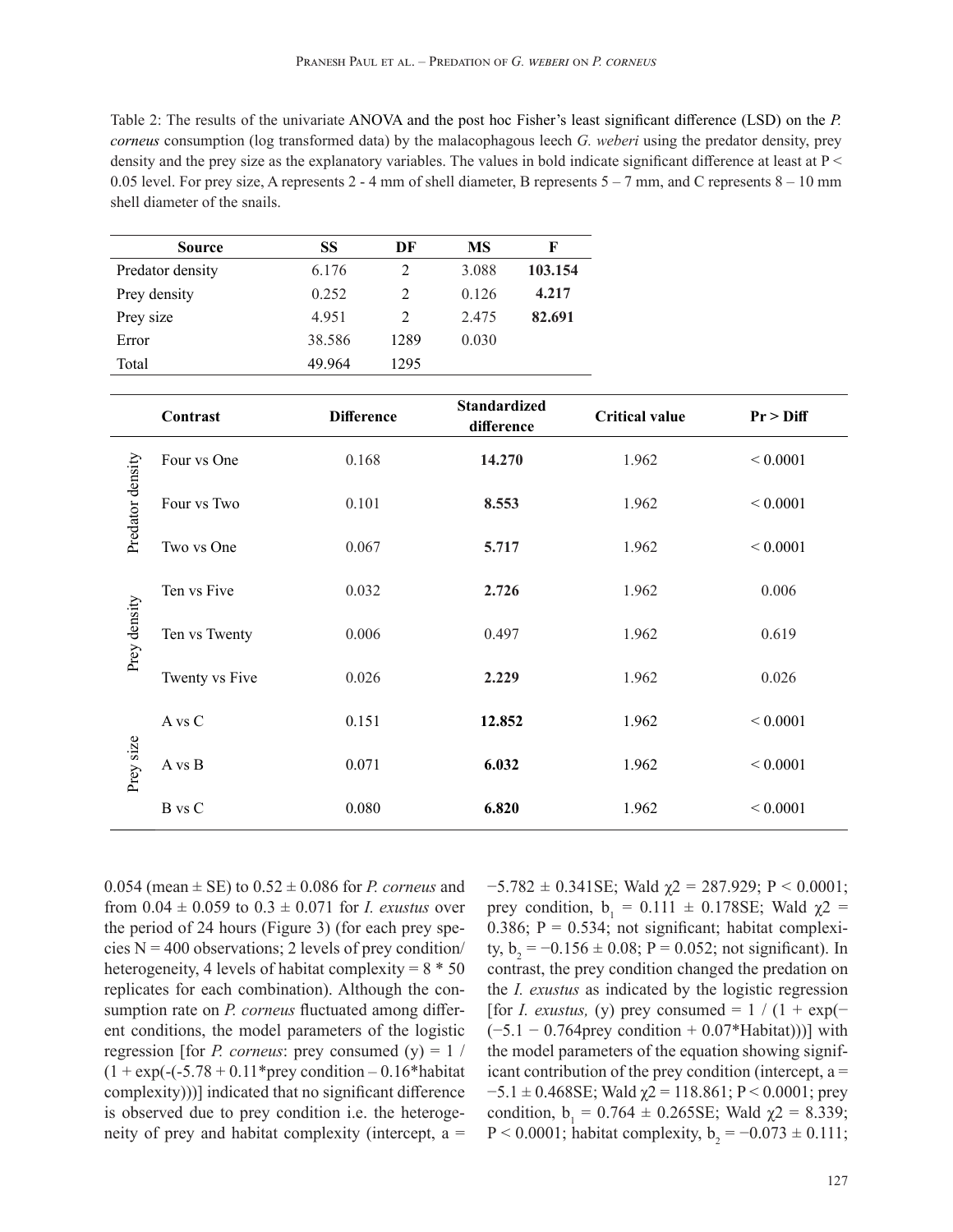

**Figure 2(a-c).** The *per capita* prey consumption by *G. weberi* (mean ± SE) in relation to the available density levels and size classes of *P. corneus* (PCO) (a through c) and the relative density of *G. weberi* (as the number of predator). The respective density of the prey is shown with the symbol, PCO5 represents 5 snails, PCO10 represents 10 snails and PCO20 represents 20 snails.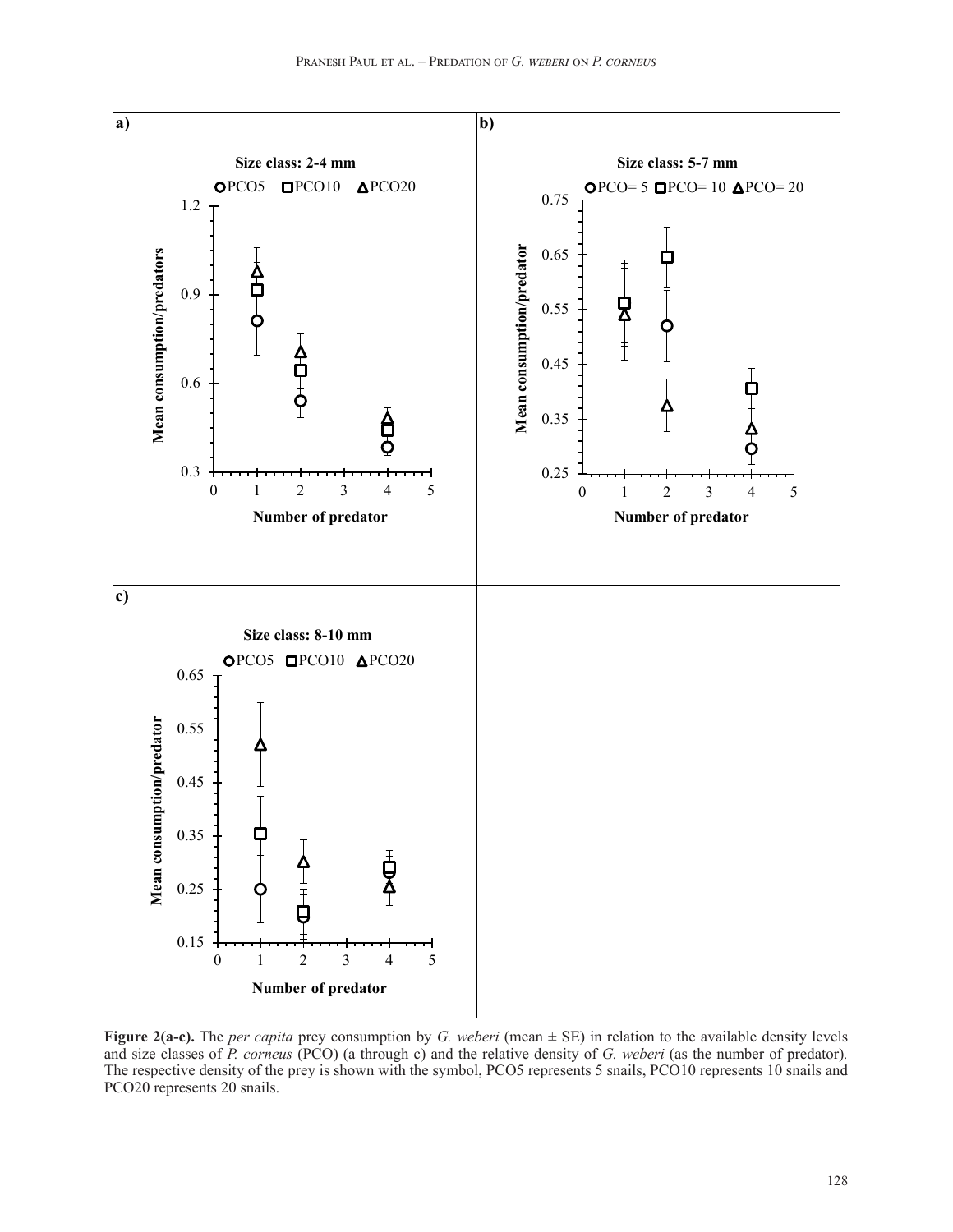

**Figure 3.** Comparative consumption (mean ±SE) in a 24 h period by *G. weberi* on *P. corneus* (PCO) and *I. exustus* (IEX) under prey conditions (conspecific and heterospecific prey ) and different habitat conditions (O- open, M- macrophyte, P- pebbles and MP- both macrophyte and pebble containing habitats).

 $P = 0.509$ ; not significant) in the variation in prey selection by the leech *G. weberi* when *I. exustus* is considered as a focal prey.

The selectivity index analysis shows that *G. weberi* preferred *P. corneus* significantly in open, *O*  (*t value = 5.587, df = 20, P < 0.0001*)*,* macrophytes, *M* (*t value = 3.801, df = 16, P = 0.002*) and macrophytes and pebbles  $MP$  (*t value = 5.457, df = 18, \dimession* 0.43)  $MP$ *P < 0.0001*) habitats and avoided *I. exustus*. Only in pebbles, *P* habitat, the leech showed no significant  $(t \text{ value} = 0.811, df = 24, P = 0.425)$  preference on any of the prey snails (Figure 4).

#### **Discussion**

The results suggest that *G. weberi* is an effective predator of the exotic snail *P. corneus*, though the consumption decreased significantly with the increase in prey size. The prey consumption also varied with the relative density of the predator *G. weberi* and the prey *P. corneus*. Similar results were observed in case of the predation on invasive snail *Physa acuta*  (*= Physella acuta*) and *Pomacea bridgesii* (= *diffusa*)*,* but consumption rates varied with size classes of *Ferrissia baconi* when exposed to the same predator, *G. weberi* (Aditya & Raut 2002a, 2004, 2005). However, the variations in the prey consumption pattern can be related to the prey identity, prey defense mechanisms and the predatory approach. For instance, the prey handling for the limpet *F. baconi* with univalve shell will be expectedly different from other snails. Likewise, the handling of the operculate snail *P. bridgesii* will be different from the planorbid snails *I. exustus* and *P. corneus.* The prey defense mechanism can also be a factor for inducing variations in the prey subduing and thus prey consumption of *G. weberi.* In the experimental set up, the search for the prey and the prey subduing by *G. weberi* may appear to be different from the natural conditions. In case of the leech, *Helobdella conifera*, the prey subduing varied with *P. acuta* and *Bulinus tropicus* as prey (Wilken and Appleton 1991). The prey snails namely, *L. natalensis, B. tropiccus, P. acuta* and *A. marmora-*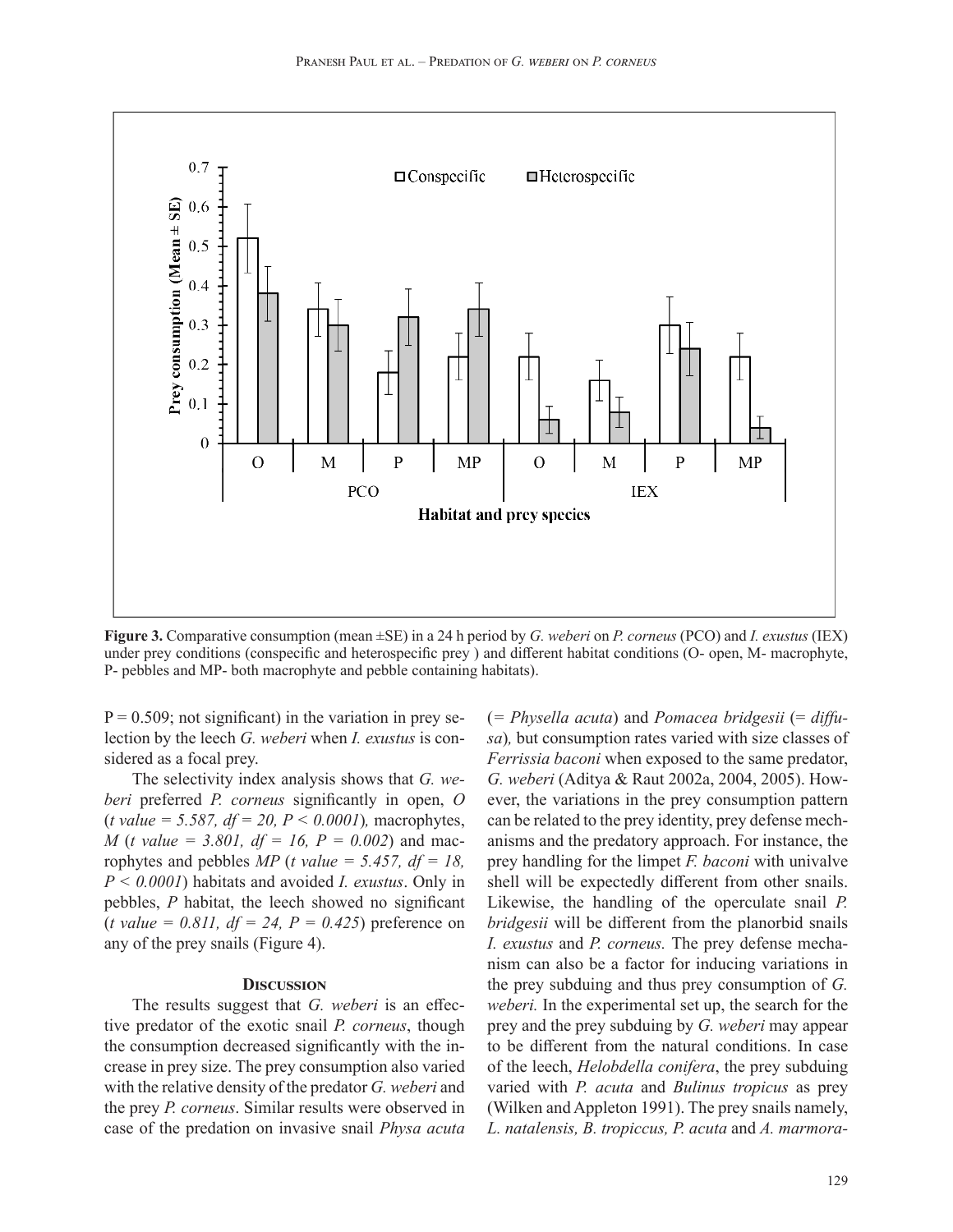

**Figure 4.** The prey selectivity index (mean ± SE) of *G weberi*, against the native snail *I. exustus* (IEX) and exotic *P. corneus* (PCO) in (a) open, (b) macrophyte, (c) pebbles and (d) macrophyte and pebbles containing habitats. In each panel, the horizontal lines represent the null hypothesis of no preference or equal preference for both the species. Among the following graphs, the significant differences in the t-test are provided as \*\*\*, representing < 0.001 level. NS – not significant.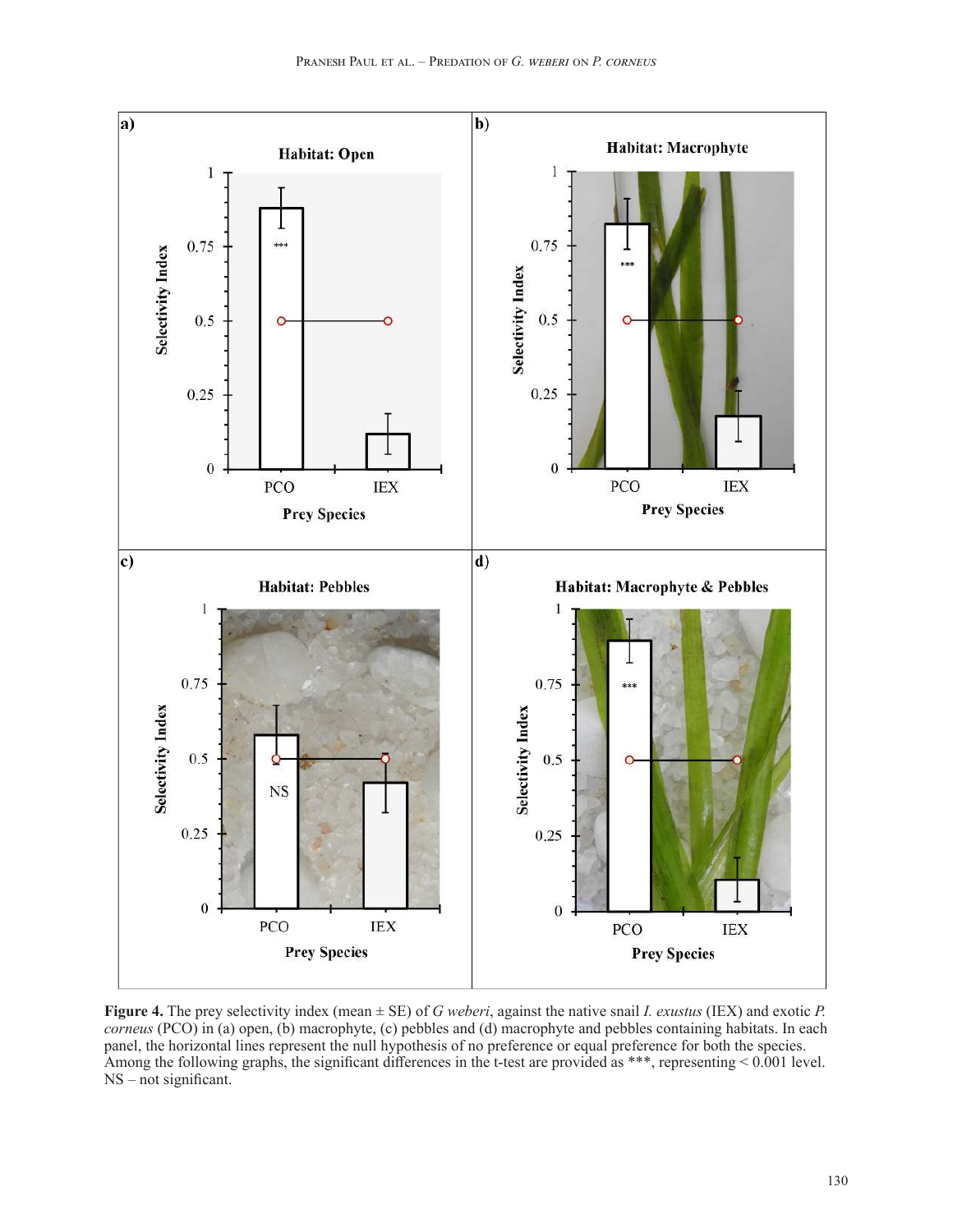*ta* also exhibited varied defense mechanisms when exposed to the predator *H. conifera* (Wilken and Appleton 1991). Similar observations on the differences in the antipredator behaviour by the snails *P. acuta* (*= Physella acuta*) and *P. fontinalis* against the leeches *Glossiphonia complanata* and *Erpobdella octoculata* (Krupski et al. 2018). In laboratory observation, it was apparent that as a predator of the snail *Helisoma duryi,* the leech *Helobdella conifera* could subdue small (4–7.5 mm in shell height) than the larger (10 –13 mm shell height) snails, and thus consumed live small snails as well as scavenged flesh of dead large snails (Davies et al. 1997). In another study, it was observed that the leech, *Whitmania laevis* exhibits prey-size selection, reflected through consumption of the medium sized snails in operculated species like *Pomacea canaliculata*, *Thiara tuberculata* and *Sinotaia quadrata*. For the non-operculated species, *Radix auricularia swinhoei* and *P. acuta,* the large sized snails were consumed (Lai et al. 2011). Not only for *G. weberi* and other malacophagous leeches, but comparable predatory behaviour is also observed by the freshwater crayfish that preferred smaller over the larger snails (Nyström and Pérez 1998) as a strategy to overcome prey defence mechanism. In our experiment, the trend of higher consumption rate is toward smaller size classes, suggesting that *G. weberi* can cause a considerable effect on the population structure of *P. corneus* as the snails will be consumed before reaching the reproductive stage. It is evident in many studies that the handling time of predator is negatively related to the prey density (Tully et al. 2005; Cooper & Anderson 2006; Wong & Barbeau 2006), and, therefore predation rate may increase in dense prey population. In five out of nine experimental combinations, a similar outcome was observed in the present instance. The per capita mean consumption on *P. corneus* decreased with increasing predator density in smaller sizes of prey which indicates the possible presence of predator interference within the *G. weberi* population. Predator interference had been observed in natural and laboratory systems (Skalski & Gilliam 2001; Kratina et al. 2009) and thought to be a major driving force of food-web stability and prey-predator interactions (van Voorn et al. 2008; Rall et al. 2008; Chakraborty & Chattopadhyay 2011).

The prey selectivity and foraging behavior of a predator in a heterogenic community can be predicted by the cost-benefit function that maximizes the fitness of the predator (MacArthur & Pianka 1966; Schoener 1971; Emlen 1975). The predator can increase their fitness by selectively predating upon the profitable resources, in particular depending on the prey size and nutrition content of prey. Many predators generally do not depend solely on a single prey but preferably consume others to balance their nutritional requirements (Mayntz et al. 2005). Such reflections of prey selection and preferences are known in leeches like *Erpobdella octoculata* (Kutschera 2003), *Helobdella conifera* (Davies et al. 1997), *W. laevis* (Lai et al. 2011)*,* as well as in *G. weberi* (Aditya & Raut 2005). Prey size is a prime predictor of prey selection (Boukal 2014), and the prey selection in *G. weberi* varied with the prey size reflected in the case of *P. acuta* and *F. baconi* as prey (Aditya & Raut 2002a, 2004). In the present context, similar sizes of *I. exustus* and *P. corneus* were offered to *G. weberi* in the two prey experiment. Under such condition, the prey selectivity can be assumed to depend on the predator's foraging pattern and anti-predatory behaviour of prey. The glossiphoniid leeches do not swim under any set of conditions and randomly explore the habitat to search and attack prey, and predation success depends on the encounter rate and capture efficiency (Sawyer 1986; Brönmark & Malmqvist 1986; Wilken & Appleton 1991). The native snail *I. exustus* was observed to move over the pebbles for most of the time (Figure: 1e). Hence, in the habitat characterized by the presence of pebbles, the leech used the pebbles to refuge and attacked *I. exustus* with more proficiency. Despite the prey preference of *G. weberi*  was slightly tilted towards *P. corneus* in the *P* habitat, higher predation rate on *I. exustus* resulted in no significant prey preference but *G. weberi* showed significant prey preference towards non-native snail *P. corneus* in the remaining habitats. Shifting the prey preference of native predators towards exotic prey is a well-recorded phenomenon. For instance, a native predatory snail *Stramonita haemastoma* shifted its prey preference from indigenous prey to the invasive mussel *Brachidontes pharaonis* when abundant in the Israeli rocky shore (Rilov et al. 2002) and a native endangered fish *Eucyclogobius newberryi* used the invasive mud snail *Potamopyrgus antipodarum* as a novel food source in Big Lagoon, California, USA, which can wield substantial predation pressure upon the invasive snail (Hellmair et al. 2011).

The predation on both snails varied with different habitat complexities. As observed in the exper-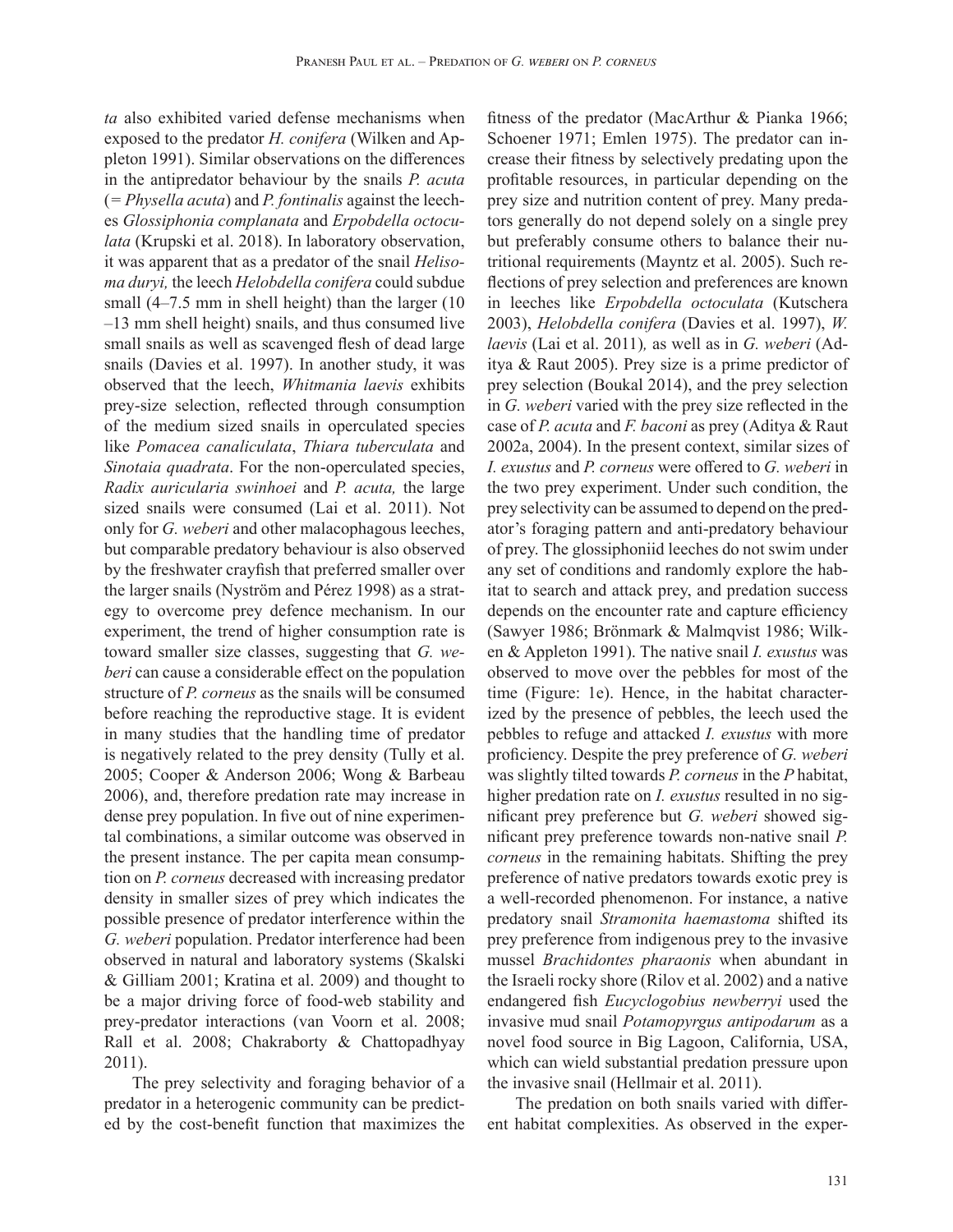iments, in *P* habitat, the consumption on *I. exustus*  was significantly higher compared to the other habitats but no difference was observed between the open and the rest. Contrarily, no significant consumption difference was observed for *P. corneus* amidst the complex habitats compared to the open habitat. Besides structural complexity, the predation rate on *P. corneus* did not differ significantly due to heterogenic compared to the conspecific prey conditions, but consumption on *I. exustus* decreased significantly. Such observation strengthens the view of the possibility of *G. weberi* in regulating the *P. corneus* population, in the presence of alternative prey. However, the identity of the alternative prey, relative density and types of alternative prey, as well as the availability of the refuge in the larger habitat conditions, may influence the interactions of the prey *P. corneus* and the malacophagous leech *G. weberi.* 

The leech, *G. weberi* showed an entrancing behavior during the experiment. After consuming the body fluids of *P. corneus*, few of the leeches retracted their heads, twisted and shortened their bodies. Lai et al. (2011) observed similar behavior on a leech, *Whitmania laevis*, described that this kind of behavior can be resulted by physical injuries from the closing opercula of operculated snails. There was no chance of physical injuries of *G. weberi* as *P. corneus*  is a non-operculated snail, but that particular behavior of leech can be caused by some toxic or indigestible molecules present within the prey. Pintor and Byers (2015) stated that depending on the nutritional value or palatability, invasive species can result in a positive, negative or neutral effect on native predators. In response to invasive species, the predators can reshape their behavioural strategies toward the prey. For instance, as invasive cane toads may cause illness or deaths to Australian predators, the predators learned to avoid the toxic prey (Greenlees et al. 2010; O'Donnell et al. 2010; Somaweera et al. 2011). Therefore, the behavioural adaptations of *G. weberi*  and *P. corneus* can be studied over an extended time range.

Given the observations of the present study, the malacophagous leech *G. weberi* appears to be an efficient predator of the exotic snail *P. corneus* even in the presence of an indigenous prey, *I. exustus*. The preference exhibited by *G. weberi* suggests interference with the chance of establishment of the exotic snail *P. corneus* in the natural habitats in the Indian context. However, the efficacy of *G. weberi* may vary with the habitat conditions and with the presence of alternative prey. In situations where the alternative prey is other than *I. exustus*, like the lymnaeid snail *L.lutoela* (Raut and Nandi 1984) and the limpet *F. baconi* (Aditya & Raut 2004), the prey consumption and thus the preference of *G. weberi* may vary, which needs to be evaluated further. The presence of invertebrate predators are often thought to have a trivial effect on macroinvertebrate abundance (Gathman 2020) but predatory diving beetles (*Dytiscus alaskanus*) caused alternation in the diving beetle–snail– periphyton trophic cascade (Cobbaert et al. 2010) and several predatory insects were observed to negatively impact gastropod density and biomass (Turner and Chislock 2007). Similarly, the effectiveness of the malacophagous leech in reducing the exotic snail population cannot be ruled out, though the prey preferences may be a strong factor in successful regulation. Therefore, further studies can be conducted to predict the vulnerability of non-native *P. corneus*  under multiple native snail species and malacophagous predators.

## **Acknowledgement**

The constructive comments of two anonymous reviewers that helped in the enhancement of the manuscript are duly acknowledged. We are grateful to the Head, Department of Zoology, University of Calcutta, Kolkata, West Bengal, India for the facilities provided. PP acknowledges the financial support of CSIR-HRDG [09/028(1115)/2019-EMR-1, dated 06/08/2019].

# **Corresponding Author** \*gautamaditya2001@gmail.com

#### **References**

- Addinsoft SARL. (2010) XLSTAT softwere, version 9.0. Paris: Addinsoft.
- Aditya, G. & Raut, S.K. (2001) Predation of water bug *Sphaerodema rusticum* Fabricius on the snail *Pomacea bridgesi* (Reeve), introduced in India. Current Science, 81(11), 1413–1414.
- Aditya, G. & Raut, S.K. (2002a) Potential of the leech *Glossiphonia weberi* (Blanchard) in controlling the sewage snails *Physa acuta* Draparnaud. Current Science, 83(11), 1317–1319.
- Aditya, G. & Raut, S.K. (2002b) Predation potential of the water bugs *Sphaerodema rusticum* on the sewage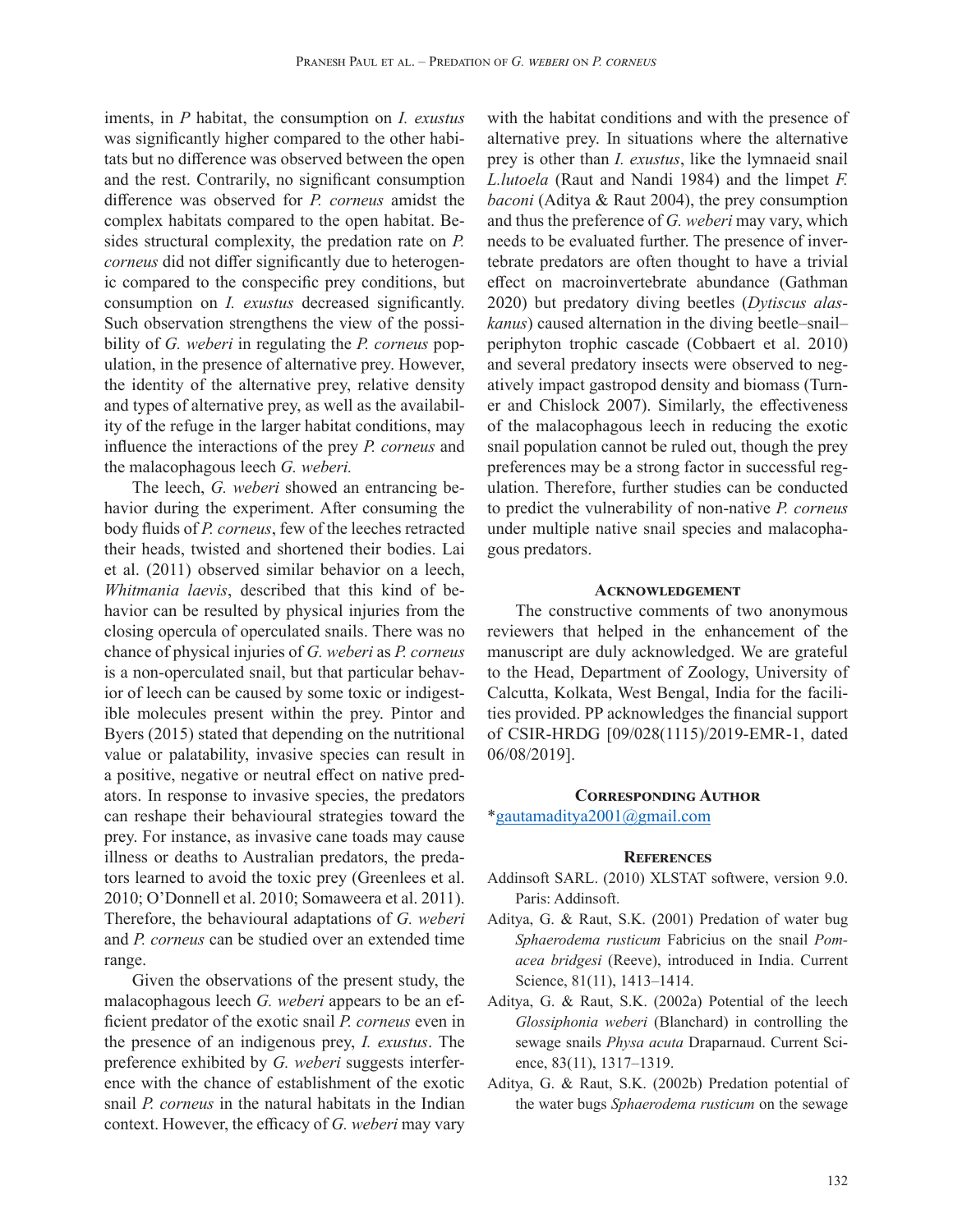snails *Physa acuta*. Memórias do Instituto Oswaldo Cruz, 97(4), 531–534.

- Aditya, G. & Raut, S.K. (2002c) Predation of water bug *Sphaerodema rusticum* on the freshwater snails *Lymnaea* (*Radix*) *luteola* and *Physa acuta*. The Veliger, 45(3), 267–269.
- Aditya, G. & Raut, S. K. (2004) *Glossiphonia weberi*, an effective predator of the freshwater limpets *Ferrissia baconi*. Current Science, 87(2), 142–144.
- Aditya, G. & Raut, S.K. (2005) Feeding of the leech *Glossiphonia weberi* on the introduced snail *Pomacea bridgesii* in India. Aquatic Ecology, 39, 465–471.
- Baltz, D.M. & Moyle, P.B. (1993) Invasion resistance to introduced species by a native assemblage of California stream fishes. Ecological Applications, 3(2), 246–255.
- Berrie, A.D. (1963) Life-cycle of *Planorbarius corneus* (L.). Nature, 198, 805–806.
- Beukers, J.S. & Jones, G.P. (1997) Habitat complexity modifies the impact of piscivores on a coral reef fish population. Oecologia, 114, 50–59.
- Biswas, G. (1991) Snail borne diseases and their role in veterinary public health. In: Director, Zoological Survey of India (Ed.), Snails, Flukes and Man (pp. 73–78). Zoological Survey of India.
- Boukal, D.S. (2014) Trait and size-based descriptions of trophic links in freshwater food webs: current status and perspectives. Journal of Limnology, 73, 171–185.
- Brönmark, C. & Malmqvist, B. (1986) Interactions between the leech *Glossiphonia complanata* and its gastropod prey. Oecologia, 69, 268–276.
- Carlsson, N.O.L & Lacoursiére, J.O. (2005) Herbivory on aquatic vascular plants by the introduced golden apple snail (*Pomacea canaliculata*) in Lao PDR. Biological Invasions, 7, 233–241.
- Carlsson, N.O.L. & Brönmark, C. (2006) Size-dependent effects of an invasive herbivorous snail (*Pomacea canaliculata*) on macrophytes and periphyton in Asian wetlands. Freshwater Biology, 51, 695–704.
- Carlton, J.T. (2003) Community assemblage and historical biogeography in the North Atlantic Ocean: the potential role of human-mediated dispersal vectors. Hydrobiologia, 503, 1–8.
- Chakraborty, S. & Chattopadhyay, J. (2011) Effect of cannibalism on a predator-prey system with nutritional value: a model based study. Dynamical Systems, 26(1), 13–22.
- Chang, A.L., Grossman, J.D., Spezio, T.S., Weiskel, H.W., Blum, J.C., et al. (2009) Tackling aquatic invasions:

risks and opportunities for the aquarium fish industry. Biological Invasions, 11, 773–785

- Chesson, J. (1978) Measuring preference in selective predation. Ecology, 59(2), 211–215.
- Cobbaert, D., Bayley, S.E. & Greter, J. (2010) Effects of a top invertebrate predator (*Dytiscus alaskanus*; Coleoptera: Dytiscidae) on fishless pond ecosystems. Hydrobiologia, 644, 103–114.
- Cooper, W.E. & Anderson, R. (2006) Adjusting prey handling times and methods affect profitability in the broad-headed skink (*Eumeces laticeps*). Herpetologica, 62(4), 356–365.
- Costil, K. & Daguzan, J. (1995a) Effect of temperature on reproduction in *Planorbarius corneus* (L.) and *Planorbis planorbis* (L.) throughout the life span. Malacologia, 36(1–2), 79–89.
- Costil, K. & Daguzan, J. (1995b) Comparative lifecycle and growth of two freshwater gastropod species, *Planorbarius corneus* (L.) and *Planorbis planorbis* (L.). Malacologia, 37(1), 53–68.
- Cowie, R.H. (2002) Apple snails as agricultural pests: their biology, impacts, and management. In: Baker GM (Ed.) Molluscs as crop pests (pp. 145–192). CABI Publishing, Wallingford.
- Crowl, T.A., Crist, T.O., Parmenter, R.R., Belovsky, G. & Lugo, A.E. (2008) The spread of invasive species and infectious disease as drivers of ecosystem change. Frontiers in Ecology and the Environment, 6, 238– 246.
- Davies, R.W., McLoughlin, N.J. & Oosthuizen J.H. (1997) The life-cycle and feeding of the African freshwater leech *Helobdella conifera* (Glossiphoniidae), South African Journal of Zoology, 32(1), 1-4.
- Dobson, M. (2004) Replacement of the native freshwater snail by the exotic *Physa acuta* (Gastropoda: Physidae) in southern Mozambique; a possible control mechanism for schistosomiasis. Annals of Tropical Medicine and Parasitology, 98(5), 543–548.
- Doherty, T.S., Glen, A.S., Nimmo, D.G., Ritchie, E.G. & Dickman, C.R. (2016) Invasive predators and global biodiversity loss. Proceedings of the National Academy of Sciences, 113(40), 11261–11265.
- Duggan, I.C. (2010) The freshwater aquarium trade as a vector for incidental invertebrate fauna. Biological Invasions, 12, 3757–3770.
- Emlen, J.M. (1975) Optimal choice in diet: test of a hypothesis. The American Naturalist, 109, 427-435.
- Estebenet, A.L. (1995) Food and feeding in *Pomacea canaliculata* (Gastropoda, Ampullariidae). Veliger, 38, 277–283.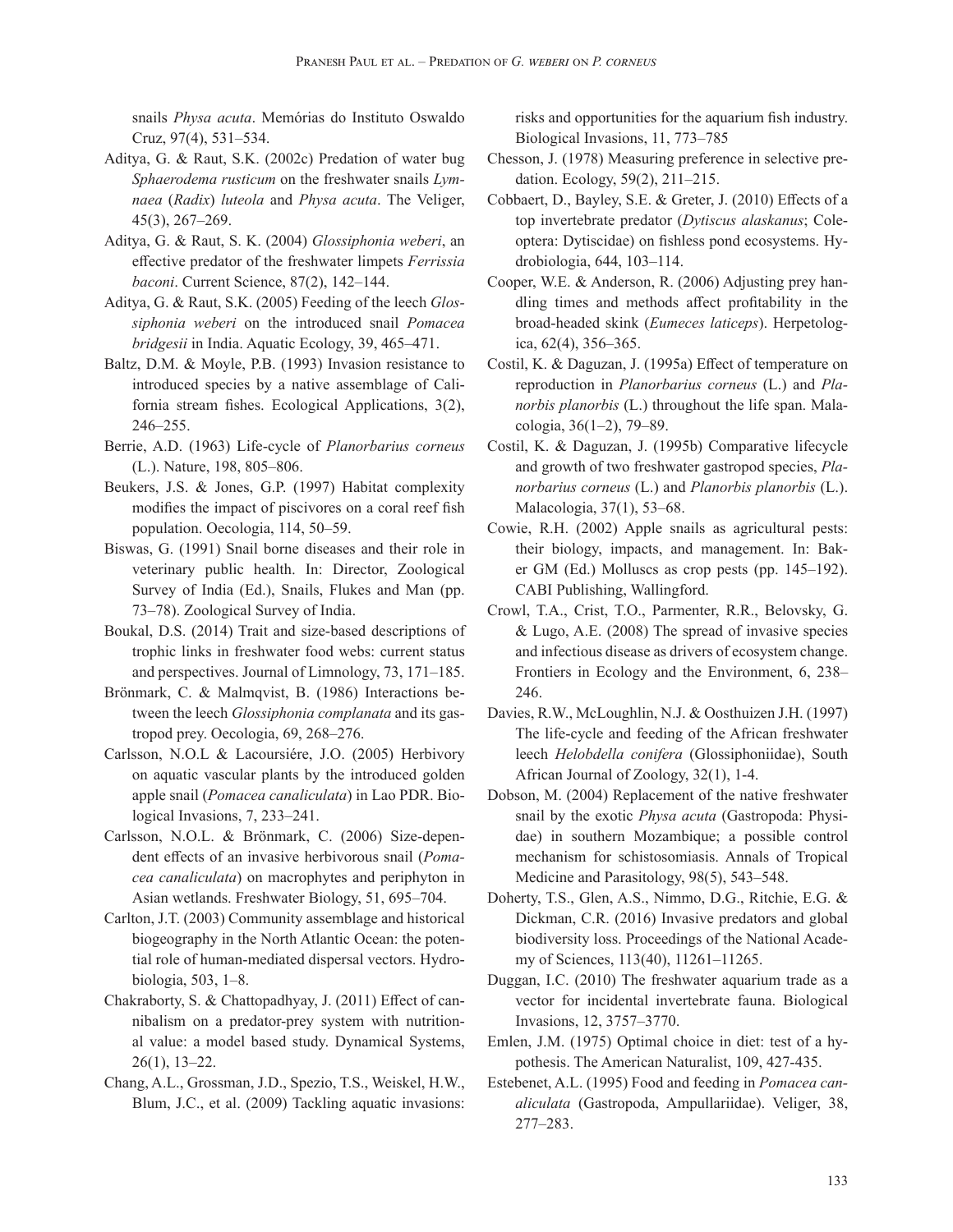- Gathman, J.P. (2020) Do predators structure wetland macroinvertebrate assemblages? different effects of mudminnows and dragonfly nymphs in field experiments. Wetlands, 40, 143–152.
- Giller, P.S. & McNeill, S. (1981) Predation strategies, resource partitioning and habitat selection in *Notonecta* (Hemiptera/Heteroptera). Journal of Animal Ecology, 50, 789–808.
- Gillis, C. & Chalifour, M. (2010) Changes in the macrobenthic community structure following the introduction of the invasive algae *Didymosphenia geminata* in the Matapedia River (Québec, Canada). Hydrobiologia, 647, 63–70.
- Grabowski, J.H. (2004) Habitat complexity disrupts predator-prey interactions but not the trophic cascade on oyster reefs. Ecology, 85(4), 995–1004.
- Greenlees, M., Phillips, B.L. & Shine, R. (2010) Adjusting to a toxic invader: native Australian frog learns not to prey on cane toads. Behavioural Ecology, 21, 966–971.
- Grosholz, E. (2002) Ecological and evolutionary consequences of coastal invasions. Trends in Ecology and Evolution, 17(1), 22–27.
- Harris, L.A., Buckley, B., Nixon, S.W. & Allen, B.T. (2004) Experimental studies of predation by bluefish *Pomatomus saltatrix* in varying densities of seagrass and macroalgae. Marine Ecology Progress Series, 281, 233–239.
- Hellmair, M., Goldsmith, G. & Kinziger, A.P. (2011) Preying on invasives: the exotic New Zealand mudsnail in the diet of the endangered tidewater goby. Biological Invasions, 13, 2197–2201.
- Hosokawa, T., Nikoh, N. & Fukatsu, T. (2014) Fine-scale geographical origin of an insect pest invading North America. PLoS ONE, 9(2), e89107.
- Human, K.G. & Gordon, D.M. (1996) Exploitation and interference competition between the invasive Argentine ant, *Linepithema humile* and native ant species. Oecologia, 105, 405–412.
- Hurlbert, S.H. (1984) Pseudoreplication and the design of ecological field experiments. Ecological Monographs, 54(2), 187–211.
- Kratina, P., Vos, M., Bateman, A. & Anholt, B.R. (2009) Functional responses modified by predator density. Oecologia, 159, 425–433.
- Kreps, T.A., Baldridge, A.K. & Lodge, D.M. (2012) The impact of an invasive predator (*Orconectes rusticus*) on freshwater snail communities: Insights on habitat-specific effects from a multilake long-term study.

Canadian Journal of Fisheries and Aquatic Sciences, 69, 1164–1173.

- Krupski, A., Karasek, T. & Koperski, P. (2018) Differences between two physid species (Gastropoda: Physidae) in antipredator behaviour induced by leeches. Journal of Molluscan Studies, 84, 96 – 102.
- Kutschera, U. (2003) The feeding strategies of the leech *Erpobdella octoculata* (L.): a laboratory study. International Review of Hydrobiology, 88(1): 94 – 101.
- Kwong, K.L., Wong, P.K., Lau, S.S.S. & Qiu, J.W. (2008) Determination of the distribution of apple snails in Hong Kong two decades after their initial invasion. Malacologia, 50, 293–302.
- Lai, Y.T., Chen, J.H. & Lee, L.L. (2011) Prey selection of a shell-invading leech as predicted by optimal foraging theory with consumption success incorporated into estimation of prey profitability. Functional Ecology, 25, 147–157.
- Lieb, B., Dimitrova, K., Kang, H., Braun, S., Gebauer, W., Martin, A., et al. (2006) Red blood with blue-blood ancestry: Intriguing structure of a snail haemoglobin. Proceedings of the National Academy of Sciences, 103(32), 12011–12016.
- MacArthur, R. & Pianka, E. (1966) On Optimal Use of a Patchy Environment. American Naturalist, 100, 603–609.
- Mack, R.N., Simberloff, D., Lonsdale, W.M., Evans, H., Clout, M. & Bazzaz, F.A. (2000) Biotic invasions: causes, epidemiology, global consequences, and control. Ecological Applications, 10(3), 689–710.
- Malek, E.A. & Cheng, T.C. (1974) Medical and Economic Malacology. (Academic Press: New York.) Marine Ecology Progress Series, 329, 225–238.
- Mayntz, D., Raubenheimer D., Salomon, M., Toft, S. & Simpson, S. (2005) Nutrient-Specific Foraging in Invertebrate Predators. Science, 307(5706), 111–113.
- Miranda, N.A.F. & Perissinotto, R. (2014a) Benthic assemblages of wetlands invaded by *Tarebia granifera* (Lamarck, 1822) (Caenogastropoda: Thiaridae) in the iSimangaliso Wetland Park, South Africa. Molluscan Research, 34, 40–48.
- Miranda, N.A.F. & Perissinotto, R. (2014b) Effects of an alien invasive gastropod on native benthic assemblages in coastal lakes of the iSimangaliso Wetland Park, South Africa. African Invertebrates, 55, 209–228.
- Miranda, N.A.F., Perissinotto, R. & Appleton C.C. (2011) Population structure of an invasive parthenogenetic gastropod in coastal lakes and estuaries of Northern KwaZulu-Natal, South Africa. PLoS ONE, 6, e24337.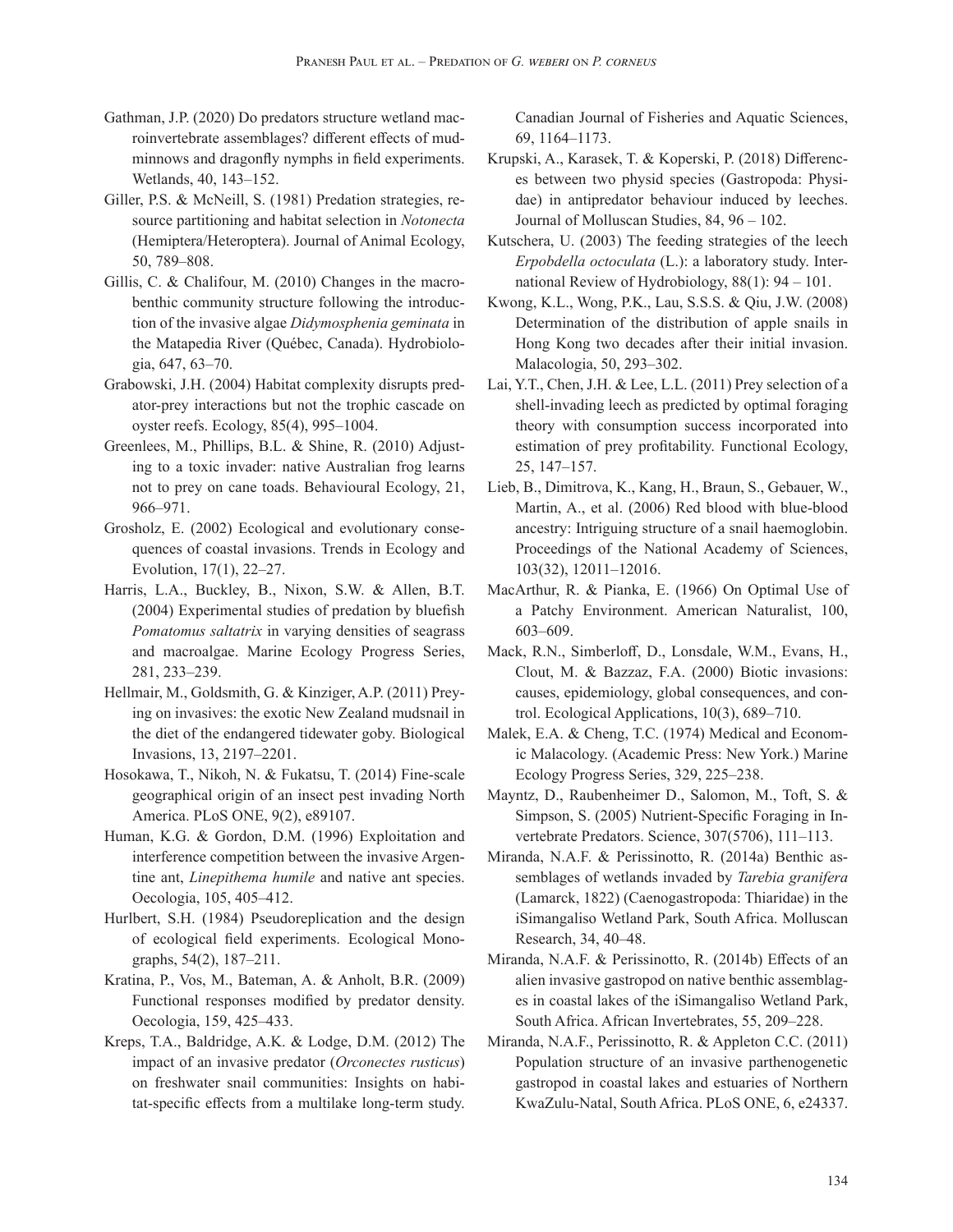- Ng, T.H., Tan, S.K., Wong, W.H., Meier, R., Chan, S-Y., Tan, H.H., et al. (2016) Molluscs for Sale: Assessment of Freshwater Gastropods and Bivalves in the Ornamental Pet Trade. PLoS ONE, 11(8), e0161130.
- Nyström, P. & Pérez, J.R. (1998) Crayfish predation on the common pond snail (*Lymnaea stagnalis*): the effect of habitat complexity and snail size on foraging efficiency. Hydrobiologia, 368, 201–208.
- O'Donnell, S., Webb, J.K. & Shine, R. (2010) Conditioned taste aversion enhances the survival of an endangered predator imperilled by a toxic invader. Journal of Applied Ecology, 47, 558–565.
- Paini, D.R., Sheppard, A.W., Cook, D.C., De Barro, P.J., Worner, S.P. & Thomas, M.B. (2016) Global threat to agriculture from invasive species. Proceedings of the National Academy of Sciences, 113(27), 7575–7579.
- Parveen, S., Karmakar, R., Paul, P., Banerjee, S., Barman, H. & Aditya, G. (2019) Shell morphometry and fecundity of the exotic snail *Planorbarius corneus* (Linnaeus, 1758) (Gastropoda: Planorbidae) In Kolkata, India. Uttar Pradesh Journal of Zoology, 40(4), 236–244.
- Pintor, L.M. & Byers, J.E. (2015) Do native predators benefit from non-native prey? Ecology Letters, 18, 1174–1180.
- Rall, B.C., Guill, C. & Brose, U. (2008) Food-web connectance and predator interference dampen the paradox of enrichment. Oikos, 117, 202–213.
- Raut, S.K. & Nandi, R. (1984) Experimental studies on effectiveness of the predatory leech, *Glossiphonia weberi* in the biological control of vector snail *Lymnaea luteola*. Bulletin of Zoological Survey of India,  $6(1-3)$ , 5-19.
- Raut, S.K. (1981) Population interactions among freshwater snails. Proceedings of the Symposium of Ecology and Animal Population, Zoological Survey of India, 2, 163–173.
- Raut, S.K. & Barker, G. M. (2002) *Achatina fulica* Bowdich and other Achatinidae as pests in tropical agriculture. In: Barker, G.M. (ed.): Molluscs as crop pest (pp. 55-114). CAB International, Wallingford, UK.
- Rehage, J.S., Barnett, B.K. & Sih, A. (2005) Foraging behavior and invasiveness: do invasive *Gambusia* exhibit higher feeding rates and broader diets than their noninvasive relatives? Ecology of Freshwater Fish, 14, 352–360.
- Rilov, G., Figueira, W.F., Lyman, S.J. & Crowder, L.B. (2007) Complex habitats may not always benefit

prey: linking visual field with reef fish behavior and distribution. Marine Ecology Progress Series, 325, 225–238.

- Rilov, G., Gasith, A. & Benayahu, Y. (2002) Effect of an exotic prey on the feeding pattern of a predatory snail. Marine Environmental Research, 54(1), 85–98.
- Rixon, C.A.M., Duggan, I.C., Bergeron, N.M.N., Ricciardi, A. & Mac-Isaac, H.J. (2005) Invasion risks posed by the aquarium trade and live fish markets to the Laurentian Great Lakes. Biodiversity and Conservation, 14, 1365–1381.
- Sangwan, A.K., Jackson, B., de Galnville, W., Pfeiffer, D. U. & Stevens, K. B. (2016) Spatial analysis and identification of environmental risk factors affecting the distribution of *Indoplanorbis* and *Lymnaea* species in semi-arid and irrigated areas of Haryana, India. Parasite Epidemiology and Control, 1(3), 252–262.
- Sanders, N.J., Gotelli, N.J., Heller, N.E. & Gordon, D.M. (2003) Community disassembly by an invasive species. Proceedings of the National Academy of Sciences, 100(5), 2474–2477.
- Sawyer, R.T. (1986). Leech Biology and Behaviour. Oxford University Press.
- Schoener, T.W. (1971) Theory of feeding strategies. Annual Review Ecology, Evolution, and Systematics, 11, 369–404.
- Seddon, M.B. & Van Damme, D. (2011) *Planorbarius corneus*. The IUCN Red List of Threatened Species, e.T156083A4889234.
- Skalski, G.T. & Gilliam, J.F. (2001) Functional responses with predator interference: viable alternatives to the Holling type II mode. Ecology, 82, 3083–3092.
- Somaweera, R., Webb, J.K., Brown, G.P. & Shine, R. (2011) Hatchling Australian freshwater crocodiles rapidly learn to avoid toxic invasive cane toads. Behaviour, 148, 501–517.
- Stoner, A.W. (1982) The influence of benthic macrophytes on the foraging behaviour of pinfish, *Lagodon rhomboids* (Linnaeus). Journal of Experimental Marine Biology and Ecology, 58, 271–284.
- Su, S., Cassey, P. & Blackburn, T.M. (2016) The wildlife pet trade as a driver of introduction and establishment in alien birds in Taiwan. Biological Invasions, 18, 215–229.
- Tully, T., Cassey, P. & Ferrière, R. (2005) Functional response: rigorous estimation and sensitivity to genetic variation in prey. Oikos, 111, 479–487.
- Turner, A.M. & Chislock, M.F. (2007) Dragonfly predators influence biomass and density of pond snails. Oecologia, 153, 407–415.